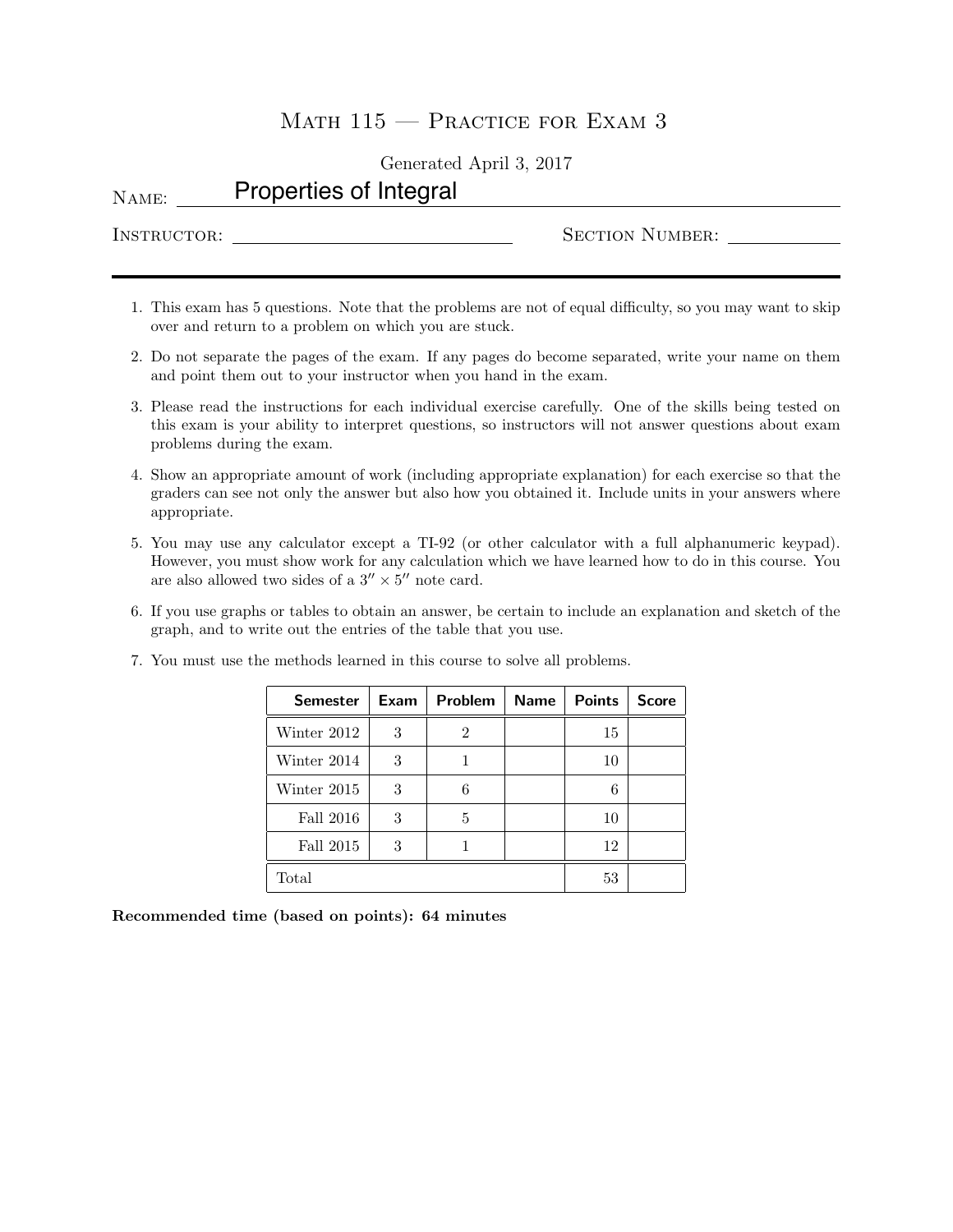2. [15 points] Using the graph of  $h(x)$  shown below, compute each of the following quantities. If there is not enough information to compute the given quantity, write "not enough information". You do not need to explain your answers.

h(x) Area = 9 Area = 3 2 45 <sup>x</sup> Area = 15 <sup>a</sup>. [3 points] ! <sup>0</sup> " h(x)+2# dx 2

**b.** [2 points] 
$$
\int_0^5 3h(y)dy
$$

**c.** [3 points] 
$$
\int_{8}^{9} h(x-4) dx
$$

- d. [3 points] The average value of  $h(x)$  on the interval  $[-2, 2]$ , assuming that  $h(x)$  is an even function.
- e. [2 points]  $H(2)$ , where H is an antiderivative of h
- f. [2 points]  $H(2) H(0)$ , where H is an antiderivative of h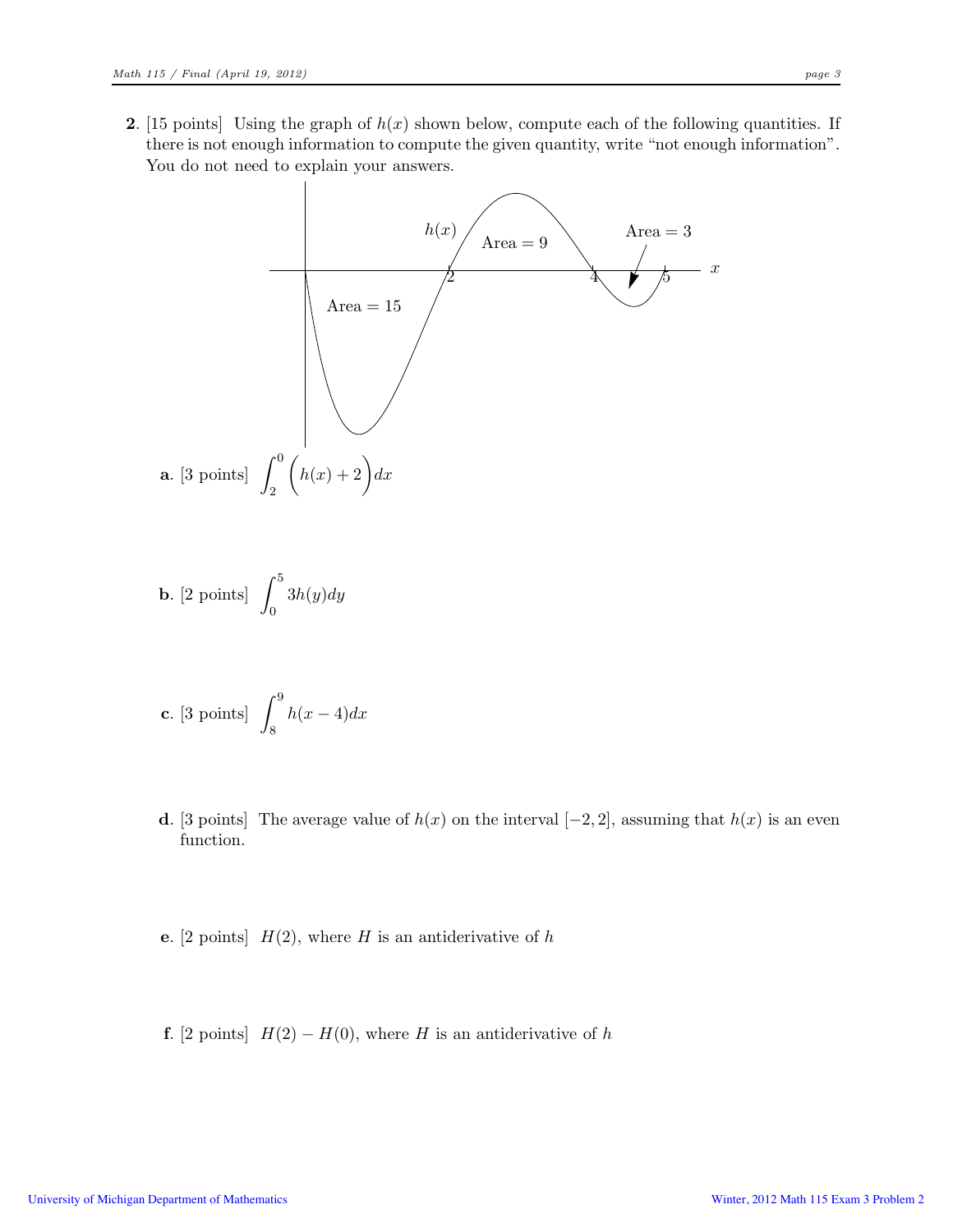1. [10 points] The table below gives several values of a function  $f(x)$  and its derivative. Assume that both  $f(x)$  and  $f'(x)$  are defined and differentiable for all x.

| $\boldsymbol{x}$                |  |  |  |  |
|---------------------------------|--|--|--|--|
| n<br>(x <sup>2</sup> )          |  |  |  |  |
| $\epsilon$<br>(x <sup>2</sup> ) |  |  |  |  |
| £11<br>$\cdot x$                |  |  |  |  |

Compute each of the following. Do not give approximations. If it is not possible to find the value exactly, write NOT POSSIBLE

**a**. [2 points] Find  $\int_0^4 f''(x) dx$ .

**b.** [2 points] Find 
$$
\int_{2}^{5} (3f(x) + 1) dx
$$
.

**Answer:** 
$$
\int_{2}^{5} (3f(x) + 1) dx =
$$

Answer:

c. [3 points] Find the average value of  $4f'(x) + x$  on the interval [1, 6].

**d**. [3 points] Assuming that  $f(x)$  is an odd function, find  $\int_{-3}^{3} f(x) dx$  and  $\int_{-3}^{3} f'(x) dx$ .

Answer: 
$$
\int_{-3}^{3} f(x) dx =
$$
 and  $\int_{-3}^{3} f'(x) dx =$  \_\_\_\_\_\_\_  
University of Michigan Department of Mathematics  
115 Exam 3 Problem 1

Answer:  $\int_0^4$  $\int_{0}^{1} f''(x) dx =$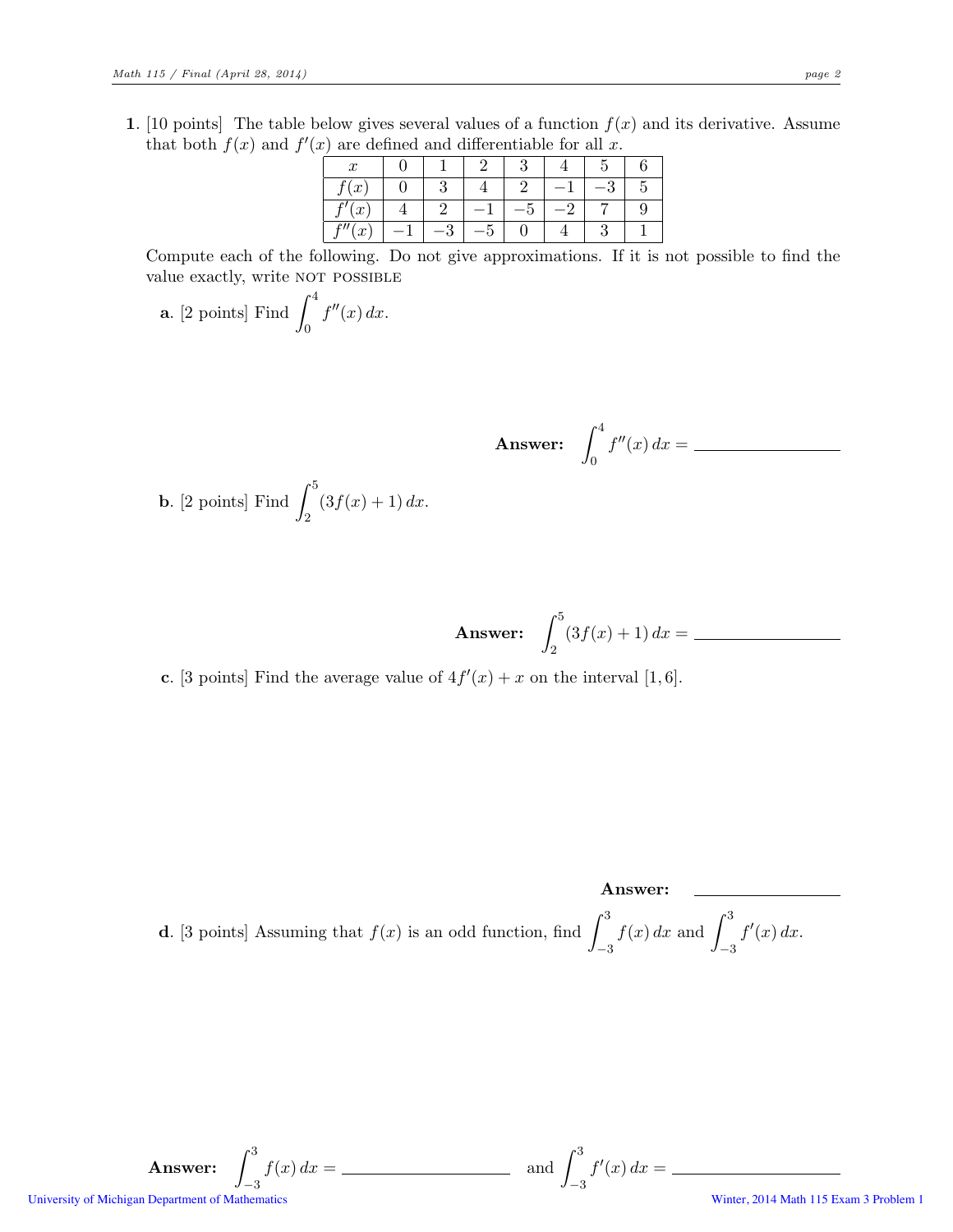5. [5 points] After hearing of the Illumisqati activities from Erin and Elphaba, the Police storm the King's farmhouse and find ample evidence to convict him of kidnapping. However, since he is the King, charges can only be brought against him if the Police can show proficiency in mathematics. Help them by doing the following problem. For c a constant, consider the function

 $B(u) = \arctan(u^c + 7).$ 

Use the limit definition of the derivative to write an explicit expression for  $B'(3)$ . Your answer should not involve the letter B. Do not attempt to evaluate or simplify the limit.



6. [6 points] Recall the following definitions:

- A function f is even if  $f(-x) = f(x)$  for all x in the domain of f.
- A function f is *odd* if  $f(-x) = -f(x)$  for all x in the domain of f.

Compute each of the integrals below. If not enough information is provided to answer the question, write NOT ENOUGH INFORMATION.

**a.** [2 points] Suppose g is a differentiable function on  $(-\infty, \infty)$  and g' (the **derivative** of g) is a continuous odd function with  $g(3) = 2$  and  $g(7) = 9$ . Find  $\int_{-3}^{7} g'(x) dx$ .

**Answer:** 
$$
\int_{-3}^{7} g'(x) dx =
$$

**b.** [2 points] Suppose that q is a continuous and even function on  $(-\infty, \infty)$  and that  $\int_0^5$  $\int_0^5 q(x) dx = -4.$  Find  $\int_{-5}^5 (3q(x) + 7) dx.$ 

**Answer:** 
$$
\int_{-5}^{5} (3q(x) + 7) dx =
$$

c. [2 points] Let  $h(x) = \ln x$  and suppose p is a differentiable function on  $(-\infty, \infty)$  with  $p(4) = 7.$  Find  $\int_{4}^{1} (h(x)p'(x) + h'(x)p(x)) dx$ .

**Answer:** 
$$
\int_{4}^{1} (h(x)p'(x) + h'(x)p(x)) dx =
$$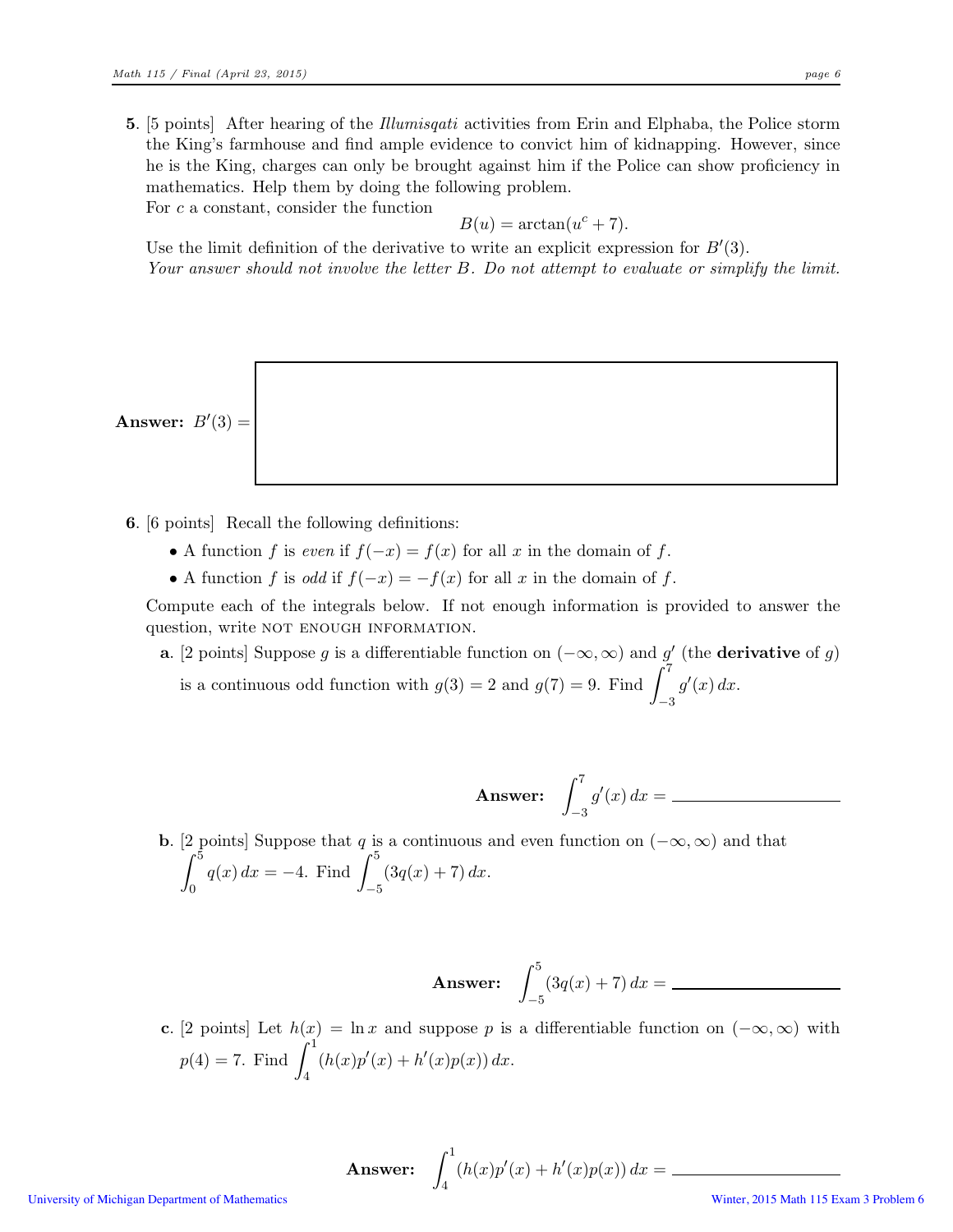5. [10 points] The table below gives several values of a function  $q(u)$  and its first and second derivatives. Assume that all of  $q(u)$ ,  $q'(u)$ , and  $q''(u)$  are defined and continuous for all real numbers u.

| $\boldsymbol{\mathit{u}}$ |    |               |    | 3  |                | G  |    |
|---------------------------|----|---------------|----|----|----------------|----|----|
| q(u)                      | 30 | 23            | 19 | 20 | 24             | 25 | 24 |
| q'(u)                     |    |               |    |    | 3              |    |    |
| q''(u)                    | -9 | $\mathcal{L}$ |    | 3  | $\overline{2}$ |    |    |

Compute each of the following. Do not give approximations. If it is not possible to find the value exactly, write NOT POSSIBLE.

Answer:  $\int_0^2$ 

**a.** [2 points] Compute 
$$
\int_5^2 q''(t) dt
$$
.

**b.** [2 points] Compute  $\int_{1}^{5} (-2q''(u) + 2u) du$ .

**Answer:** 
$$
\int_{1}^{5} (-2q''(u) + 2u) du =
$$

 $\int_{5}^{2} q''(t) dt =$ 

**c**. [2 points] Suppose that  $q(u)$  is an even function. Compute  $\int_{-5}^{5} q(u) du$ .

**Answer:** 
$$
\int_{-5}^{5} q(u) du =
$$

**d**. [2 points] Suppose that  $q(u)$  is an even function. Compute  $\int_{-5}^{5}$  $(q'(u) + 7) du.$ 

**Answer:** 
$$
\int_{-5}^{5} (q'(u) + 7) du =
$$

e. [2 points] Compute the average value of  $-5q'(u)$  on the interval [1,4].

Answer: